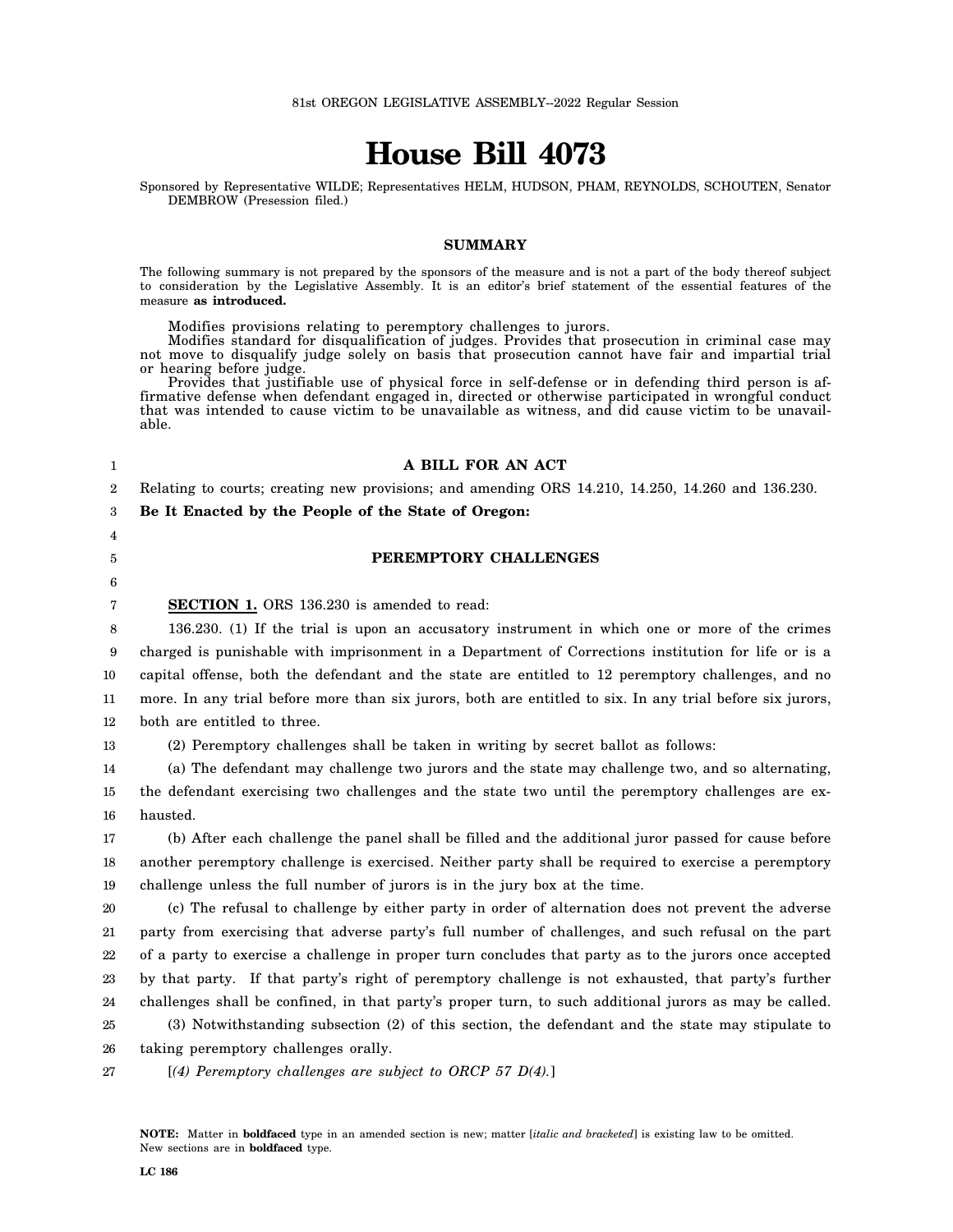#### HB 4073

1 2 3 4 **(4)(a) A party may not exercise a peremptory challenge on the basis of race, ethnicity, sex, religion, sexual orientation or gender identity. Courts shall presume that a peremptory challenge does not violate this paragraph, but the presumption may be rebutted in the manner provided by this section.**

5 6 7 8 9 10 **(b) If a party believes that the adverse party is exercising a peremptory challenge on a basis prohibited under paragraph (a) of this subsection, the party may object to the exercise of the challenge. The objection must be made before the court excuses the juror. The objection must be made outside of the presence of the jurors. The party making the objection has the burden of establishing a prima facie case that the adverse party challenged the juror on the basis of race, ethnicity, sex, religion, sexual orientation or gender identity.**

11 12 13 14 15 16 17 18 19 **(c) If the court finds that the party making the objection has established a prima facie case that the adverse party challenged a prospective juror on the basis of race, ethnicity, sex, religion, sexual orientation or gender identity, the burden shifts to the adverse party to show that the peremptory challenge was not exercised on the basis of race, ethnicity, sex, religion, sexual orientation or gender identity, and that the peremptory challenge was exercised on another objectively reasonable basis. The adverse party may examine the challenged juror further in support of the challenge. If the adverse party fails to meet the burden of justification as to the questioned challenge, the presumption that the challenge does not violate paragraph (a) of this subsection is rebutted.**

20 21 22 **(d) If the court finds that the adverse party challenged a prospective juror on the basis of race, ethnicity, sex, religion, sexual orientation or gender identity, and not on another objectively reasonable basis, the court shall disallow the peremptory challenge.**

## **DISQUALIFYING JUDGES**

24 25

23

26

**SECTION 2.** ORS 14.210 is amended to read:

27 28 29 14.210. (1) A judge shall not act as such in a court of which the judge is a member [*in*] **when a reasonable person would question the judge's impartiality, including but not limited to** any of the following circumstances:

30 31 32 33 (a) The judge shall not act as judge if the judge is a party to or directly interested in the action, suit or proceeding, except that the judge shall not be disqualified from acting as such in a case in which the judge is added as a party after taking any official action as a judge in the action, suit or proceeding, and in that case the judge shall be dismissed as a party without prejudice.

34 35 36 37 (b) Except as provided in ORS 2.111 and 2.570, a judge shall not act as judge if the judge was not present and sitting as a member of the court at the hearing of a matter submitted for its decision. A judge may sign an order or judgment reflecting a decision made by another judge if, for good cause, the judge who made the decision is not available.

38 39 40 (c) A judge shall not act as judge if the judge is related to any party, or to the attorney for any party, or to the partner or office associate of any such attorney, by consanguinity or affinity within the third degree.

41 42 (d) A judge shall not act as judge if the judge has been attorney in the action, suit or proceeding for any party.

43 44 45 (e) If appeal is made from a decision of another court, or judicial review of a decision of an administrative agency is sought, a judge shall not act as judge on appeal if the judge participated in making the decision that is subject to review.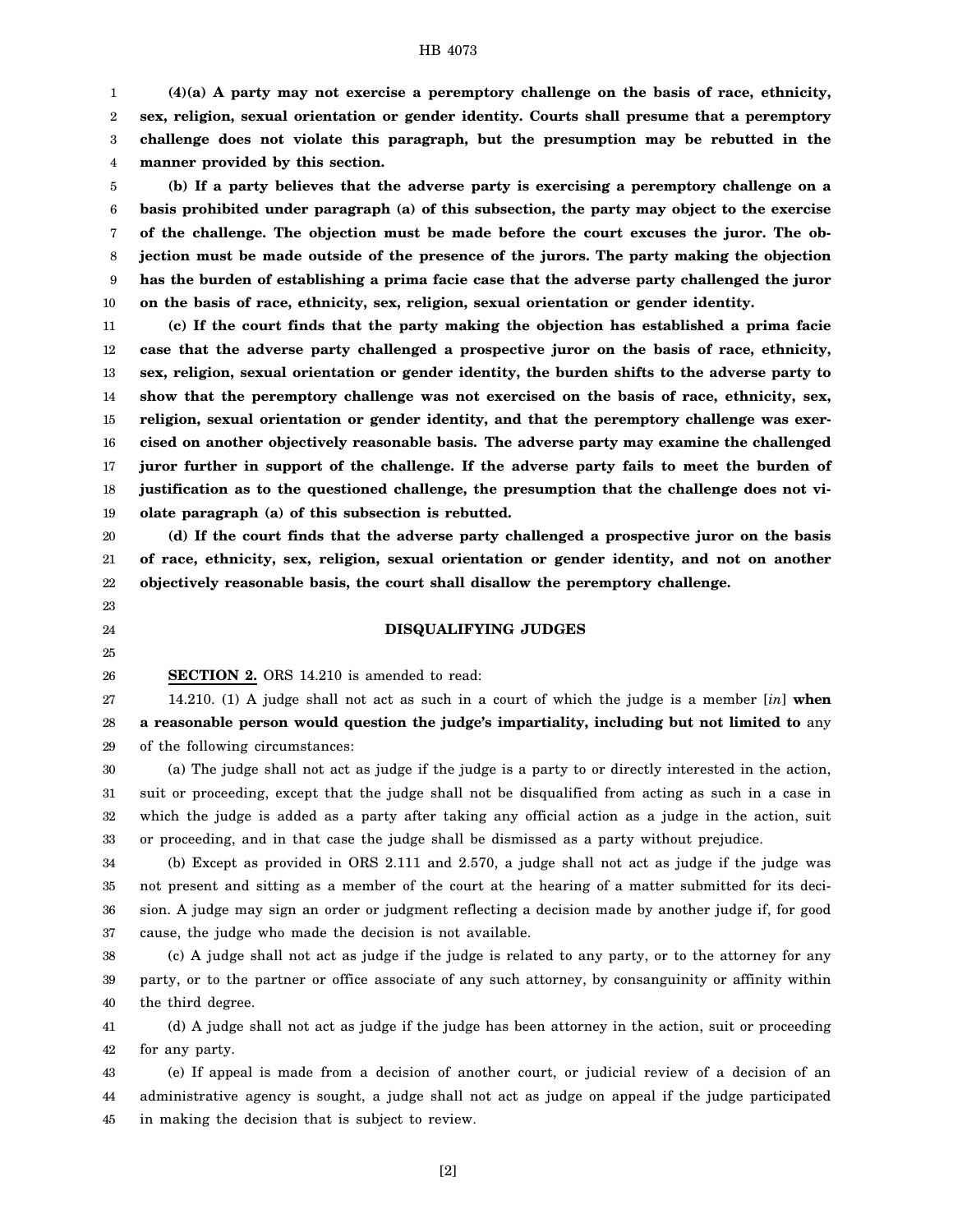#### HB 4073

1 2 3 4 (2) This section does not apply to an application to change the place of trial, or the regulation of the order of business in court. In the circumstances specified in subsection  $(1)(c)$  and  $(d)$  of this section, the disqualification shall be deemed waived by the parties unless a motion for disqualification of the judge is made as provided by statute or court rule.

5

**SECTION 3.** ORS 14.250 is amended to read:

6 7 8 9 10 11 12 13 14 15 16 14.250. **(1) Except as provided in subsection (2) of this section,** no judge of a circuit court shall sit to hear or try any suit, action, matter or proceeding when it is established, as provided in ORS 14.250 to 14.270, that any party or attorney believes that such party or attorney cannot have a fair and impartial trial or hearing before such judge. In such case the presiding judge for the judicial district shall forthwith transfer the cause, matter or proceeding to another judge of the court, or apply to the Chief Justice of the Supreme Court to send a judge to try it; or, if the convenience of witnesses or the ends of justice will not be interfered with by such course, and the action or suit is of such a character that a change of venue thereof may be ordered, the presiding judge may send the case for trial to the most convenient court; except that the issues in such cause may, upon the written stipulation of the attorneys in the cause agreeing thereto, be made up in the district of the judge to whom the cause has been assigned.

17 18 19 **(2) The prosecution in a criminal case may not disqualify a judge under this section. This subsection does not limit the ability of the prosecution in a criminal case to seek to disqualify a judge under ORS 14.210.**

20

**SECTION 4.** ORS 14.260 is amended to read:

21 22 23 24 25 26 27 28 29 14.260. (1) Any party to or any attorney appearing in any cause, matter or proceeding in a circuit court**, other than the prosecution in a criminal case,** may establish the belief described in ORS 14.250 by motion supported by affidavit that the party or attorney believes that the party or attorney cannot have a fair and impartial trial or hearing before the judge, and that it is made in good faith and not for the purpose of delay. No specific grounds for the belief need be alleged. The motion shall be allowed unless the judge moved against, or the presiding judge for the judicial district, challenges the good faith of the affiant and sets forth the basis of the challenge. In the event of a challenge, a hearing shall be held before a disinterested judge. The burden of proof is on the challenging judge to establish that the motion was made in bad faith or for the purposes of delay.

30 31 32 33 34 (2) The affidavit shall be filed with the motion at any time prior to final determination of the cause, matter or proceedings in uncontested cases, and in contested cases before or within five days after the cause, matter or proceeding is at issue upon a question of fact or within 10 days after the assignment, appointment and qualification or election and assumption of office of another judge to preside over the cause, matter or proceeding.

35 36 37 38 39 40 (3) A motion to disqualify a judge may not be made after the judge has ruled upon any petition, demurrer or motion other than a motion to extend time in the cause, matter or proceeding. A motion to disqualify a judge or a judge pro tem, assigned by the Chief Justice of the Supreme Court to serve in a county other than the county in which the judge or judge pro tem resides may not be filed more than five days after the party or attorney appearing in the cause receives notice of the assignment. (4) In judicial districts having a population of 200,000 or more, the affidavit and motion for

41 change of judge shall be made at the time and in the manner prescribed in ORS 14.270.

42 43 44 45 (5) In judicial districts having a population of 100,000 or more, but less than 200,000, the affidavit and motion for change of judge shall be made at the time and in the manner prescribed in ORS 14.270 unless the circuit court makes local rules under ORS 3.220 adopting the procedure described in this section.